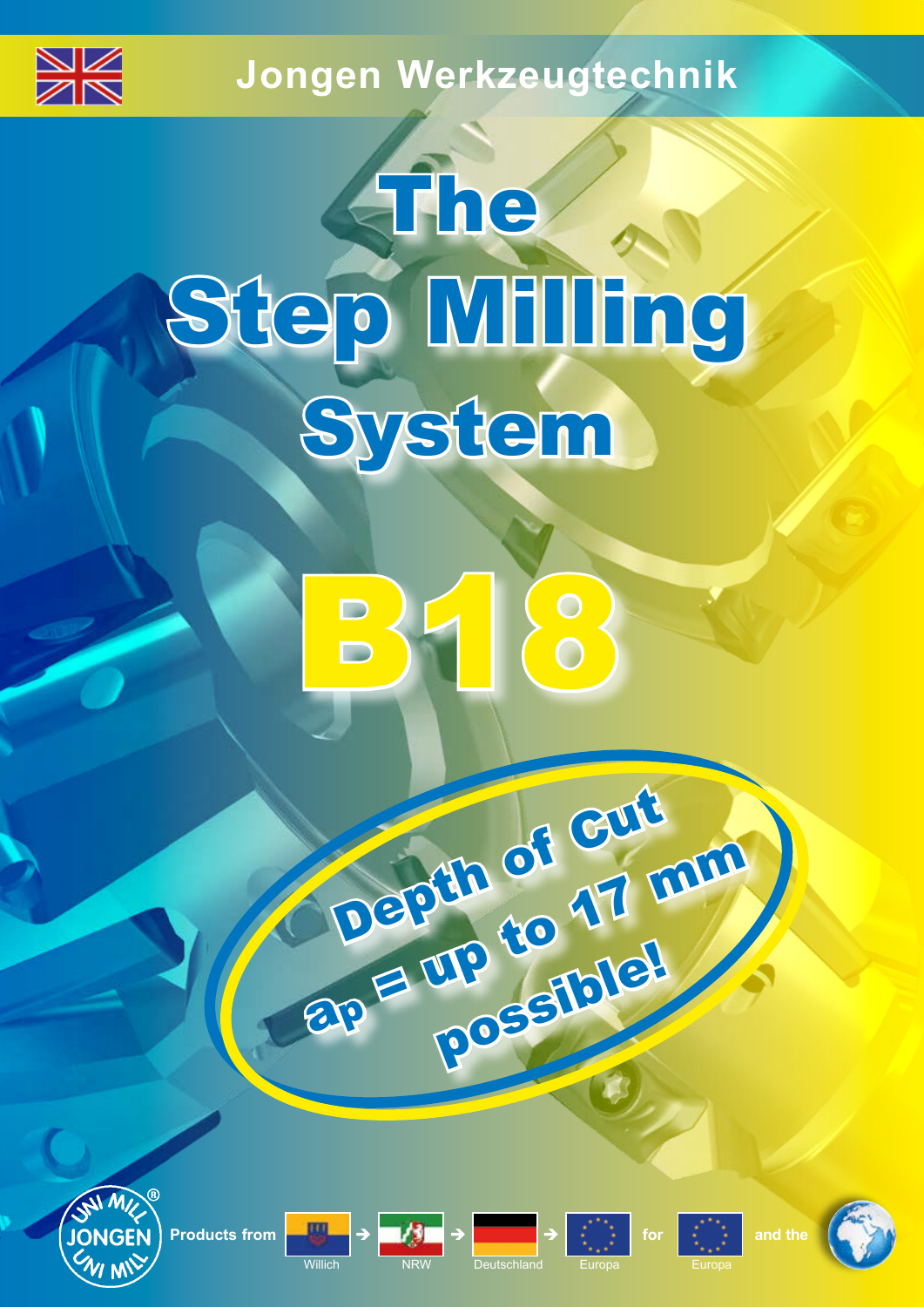## **THE TOOL**

 $\bullet$  New step milling programme ensure a smooth running of the machines, with highest productivity and precision

## **CHARACTERISTICS**

Multi-functional step-, slot- and contour milling

- The positive cutting geometry allows a smooth running with lowest vibrations rate
- F Almost step-free milling can be obtained

0,02 bis 0,1 **Competitor** JMB18-49../JMB18-249..

No visible edges with milling up to ap approx. 10 mm

F The different tool versions shank-, screw-in-, shell- and multi-tooth milling cutters and cassette holders, allow almost all usual milling operations



The different available versions are:

- Shell type cutters with normal and close tooth pitch, with diameter range 40-160mm
- Shank type milling cutters made to DIN1835-B, normal and close tooth pitch, diameters 25-40mm
- Shank type milling cutters made to DIN1835-A, long version, diameter 25-40mm
- Screw-in milling cutters for machining big cavities, diameters 25-40 mm
- Multi-tooth milling cutters made to DIN1835-B, diameters 32+40mm
- Multi-tooth milling cutters with crosswise slot, made to DIN8030-A, diameters 50-80mm
- Cassettes for our milling heads with diameters 80-312mm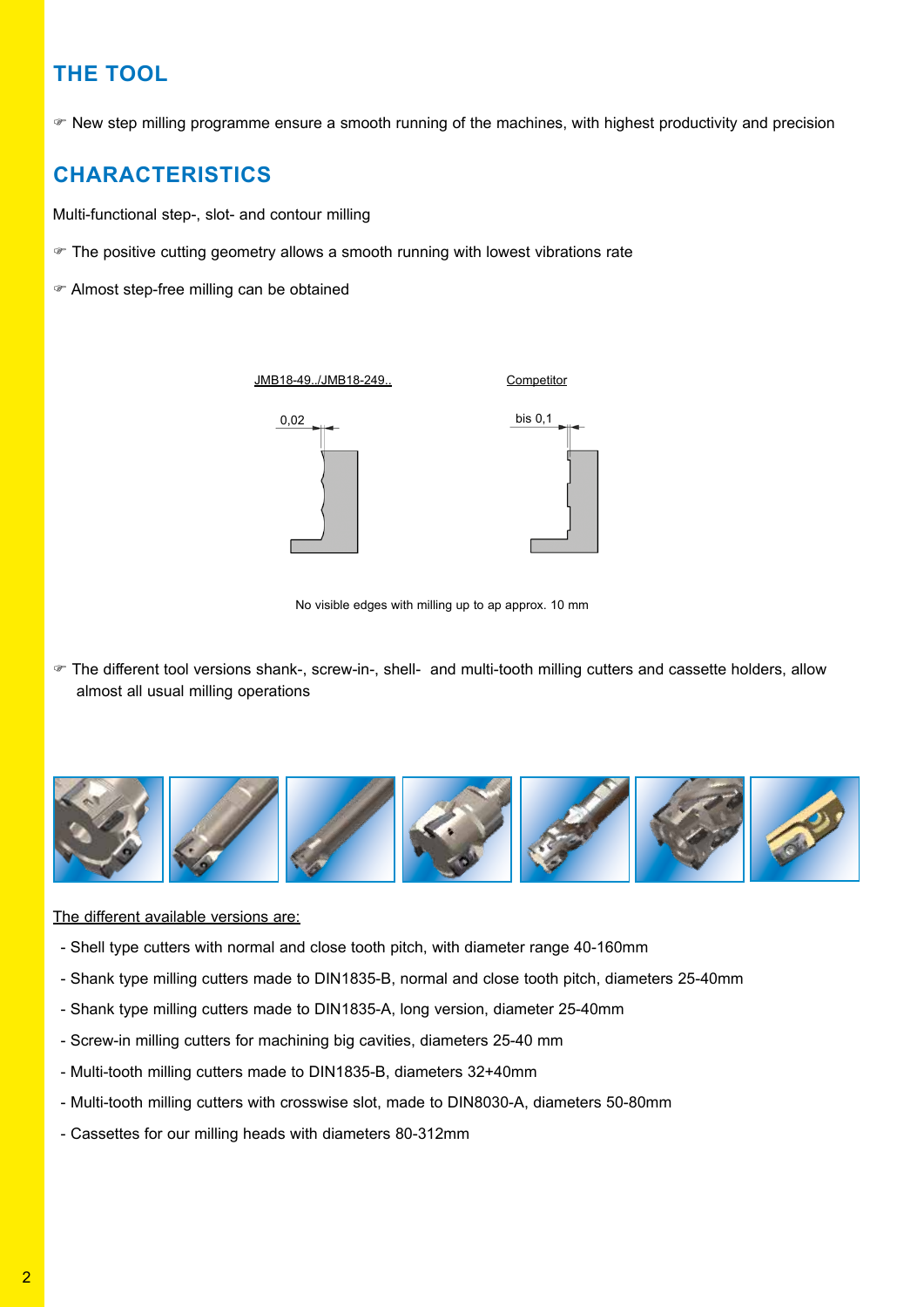F Different numbers of teeth ensure almost all milling applications, in terms of roughing, finishing, big cavities etc.



F All tools include internal coolant passages



## **APPLICATION AREAS**

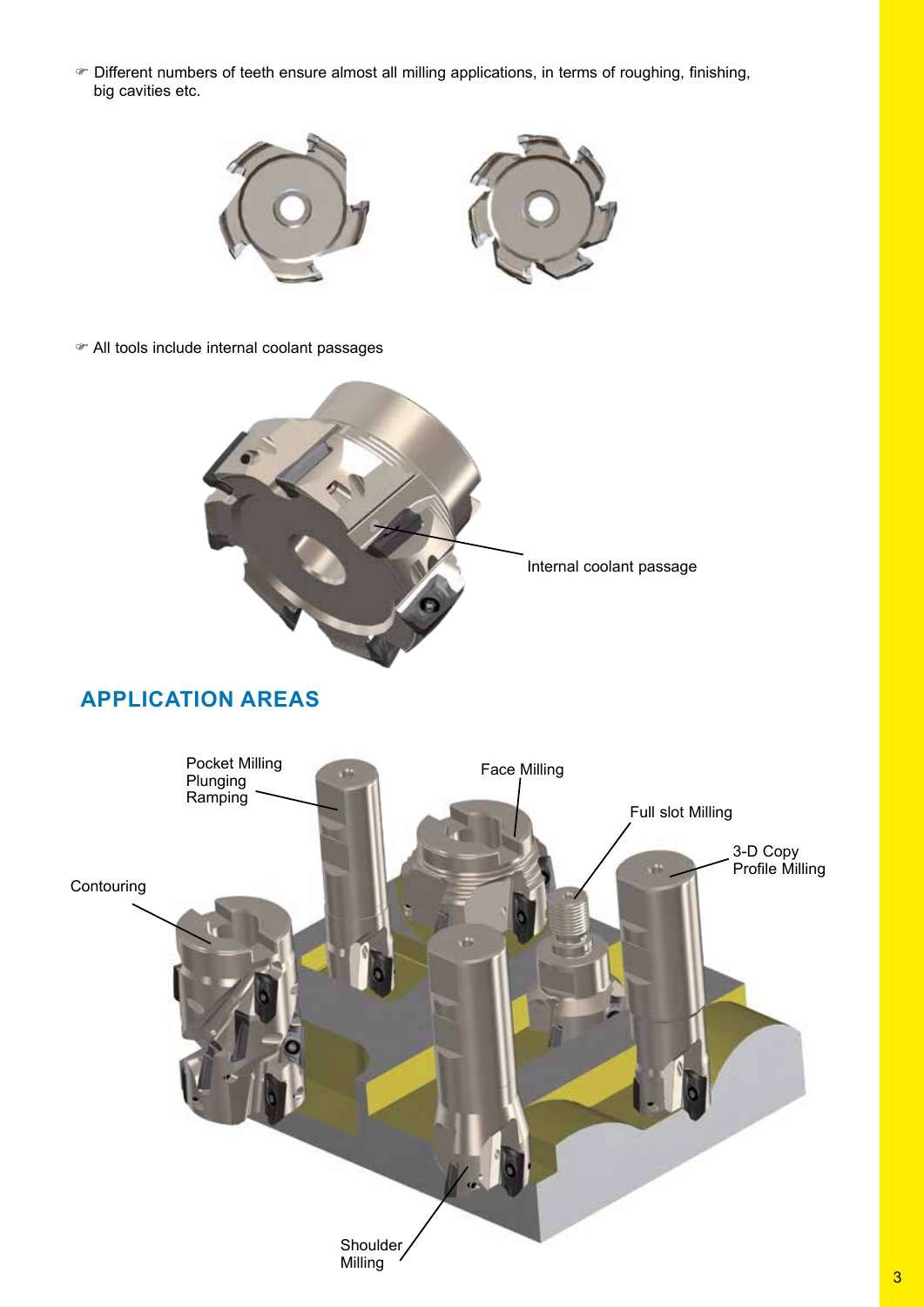## **THE INSERT**

 $\degree$  2-edge step milling insert that allows a depth of cut of up to 17 mm (ap = 17 mm max.).

**Precision sintered version:**

**Precision ground** 

**version:**

 $\blacktriangledown$ 



**JMB18-49R..** edge radius R 1,0 - 1,6 - 2,0 - 3,2



**JMB18-249R10** edge radius R1,0



**JMB18-49TR10** edge radius R1,0



**JMB18-249MR10** edge radius R1,0 with stabilized cutting geometry in comparison to the JMB18-249R..



**JMB18-49MR10** edge radius R1,0 with optimized cutting geometry in comparison to the JMB18-49R...

**Precision ground and polished version: VVVV** 



edge radius R1,0

- F The cutting geometry and the stable cutting edges illustrate focal insert features.
- F Different carbide qualities are available for processing all usual materials.

#### Following carbide qualities are offered:



#### **Code 41, ISO Classification P30 - P35**

Very tough fine grain quality with a thick power nitride coating for middle - high cutting speeds and high feed rates. This quality is suitable for dry milling and can also be adopted with cooling. Application areas are roughing and finishing of almost all steels such as structural steel, tool steel, heat-treatable steel as well as unalloyed, low alloyed and high alloyed steel, and also cast-qualities such as grey cast iron, globular graphite cast iron etc.



#### **Code 31, ISO Classification P30 - P35**

Very tough fine grain carbide with an AlTiN- Nanocomposit-coating for middle to high cutting speeds with high feed rates. This quality is suitable for dry milling and can also be adopted with cooling. Application areas are roughing and finishing of almost all steels and cast iron qualities such as: structural steel, tool steel, heat-treatable steel as well as unalloyed steel, low alloyed steel, high alloyed steel and also grey cast iron, globular graphite cast iron etc.



#### **Code 33, ISO Classification M20 - M30**

Hard wearing and tough finest grain carbide with an AlTiN- Nanocomposit-coating for medium to high cutting speeds and middle feed rates. This quality is equally applicable for dry as well as wet milling. It is especially suited for processing stainless steel, tool steel as well as high alloyed steel.



#### **Code 52, ISO Classification M25 - M30**

Hard wearing and tough finest grain carbide with power nitride coating for middle cutting speeds and middle feed rates. This quality is suitable for dry milling and can also be adopted with cooling. Application areas are roughing and finishing high grade steel as well as high alloyed materials.



#### **Code 46, ISO Classification M20 - M30**

●● ● Wear resistant and tough finest grain hard metal quality with power nitride coating. On the basis of the experience gained wet machining is preferably to be adopted with this quality; however the dry processing is also possible. XC35 has been especially developed for processing stainless steel, duplex steel and high-alloyed materials, but also for titanium etc. .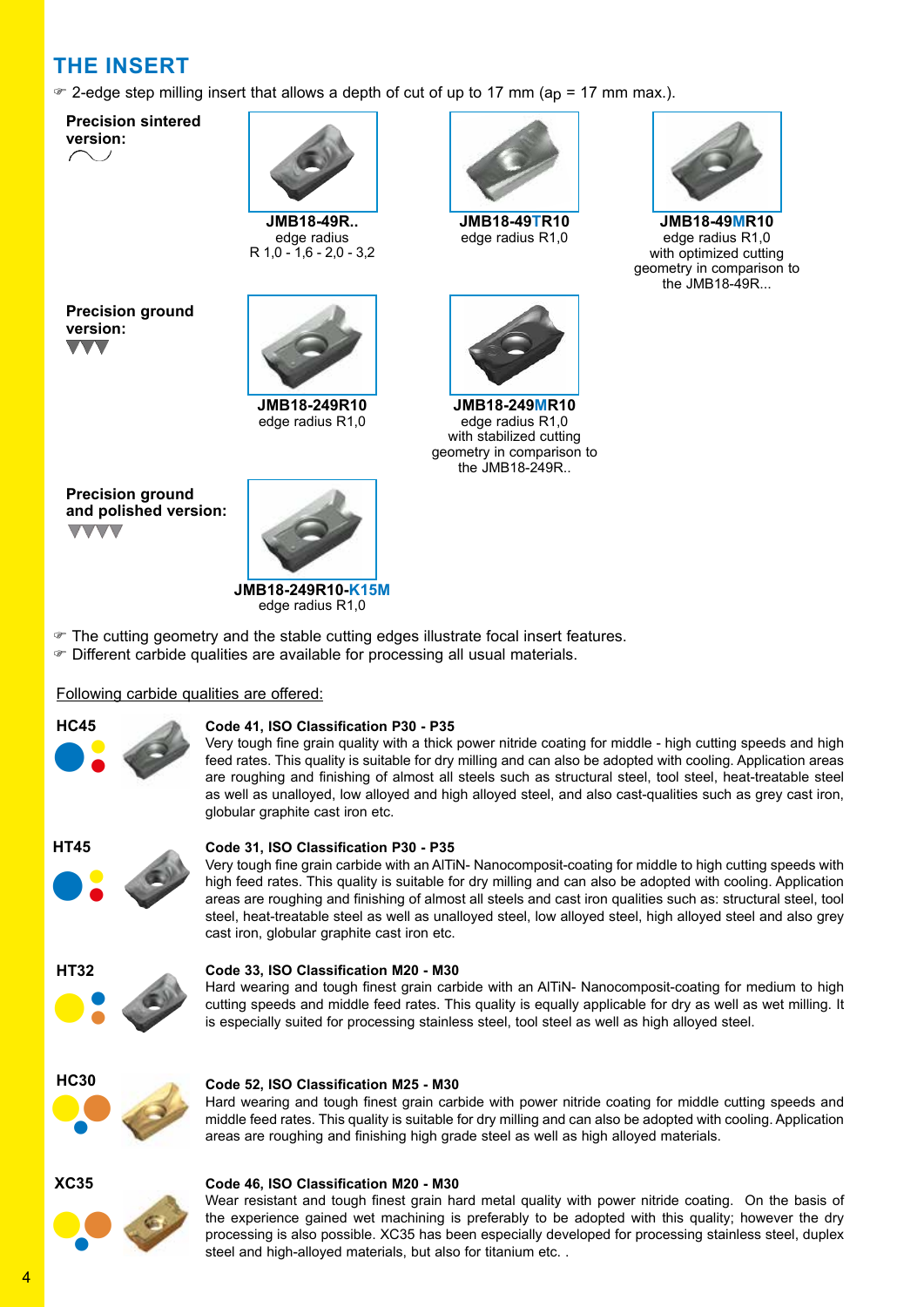#### Following carbide qualities are offered:



#### **Code 53 , Iso-Classification K15-K20**

Very hard wearing fine grain carbide with power nitride coating for middle – high cutting speeds with high feed rates. This quality is suitable for dry milling and can also be adopted with cooling. Application areas are roughing and finishing of cast iron materials, e.g. grey-, tempered-, vermicular-, graphite- and globular graphite cast iron.









## **Code 32, ISO Classification K15 - K20**

Very hard wearing fine grain carbide with an AlTiN- Nanocomposit-coating for middle – high cutting speeds with high feed rates. This quality is suitable for dry milling and can also be adopted with cooling. Application areas are roughing and finishing of cast iron materials, e.g. grey-, tempered-, vermicular-, graphite- and globular graphite cast iron.

#### **Code 8, ISO Classification K10**

Very hard wearing fine grain carbide, for high cutting speeds with high feed rates. This quality is suitable for dry milling and can also be adopted with cooling. Application areas are roughing and finishing nonferrous heavy materials and aluminium up to a SI-content of approx. 8%.

## **TECHNICAL DATA**

## **Shell Type Milling Cutters**



| Order-Nr.          | D   | н  | $\mathbf d$ | $\mathbf B$ | S   | Z              | <b>MS</b>     |
|--------------------|-----|----|-------------|-------------|-----|----------------|---------------|
| 90PP-040-49-3      | 40  | 40 | 16          | 32          | 1,8 | 3              | MS-8x25-912   |
| 90PP-050-49-4      | 50  | 40 | 22          | 46          | 1,8 | $\overline{4}$ | MS-10x25-912  |
| 90PP-063-49-5      | 63  | 40 | 22          | 46          | 1,8 | 5              | MS-10x25-912  |
| 90PP-080-49-5      | 80  | 50 | 27          | 58          | 1,8 | 5              | MS-12x35-912  |
| 90PP-100-49-7      | 100 | 50 | 32          | 64          | 1,8 | 7              | MS-16x35-6912 |
| 90PP-125-49-8      | 125 | 63 | 40          | 90          | 1,8 | 8              | MS-20x60-7991 |
| 90PP-160-49-11     | 160 | 63 | 40          | 90          | 1,8 | 11             | MS-20x60-7991 |
| Close teeth pitch: |     |    |             |             |     |                |               |
| 90PP-040-49-4      | 40  | 40 | 16          | 32          | 1,8 | 4              | MS-8x25-912   |
| 90PP-050-49-5      | 50  | 40 | 22          | 46          | 1,8 | 5              | MS-10x25-912  |
| 90PP-063-49-6      | 63  | 40 | 22          | 46          | 1,8 | 6              | MS-10x25-912  |
| 90PP-080-49-7      | 80  | 50 | 27          | 58          | 1,8 | $\overline{7}$ | MS-12x35-912  |
| 90PP-100-49-8      | 100 | 50 | 32          | 64          | 1,8 | 8              | MS-16x35-6912 |
| 90PP-125-49-10     | 125 | 63 | 40          | 90          | 1,8 | 10             | MS-20x60-7991 |
| 90PP-160-49-13     | 160 | 63 | 40          | 90          | 1,8 | 13             | MS-20x60-7991 |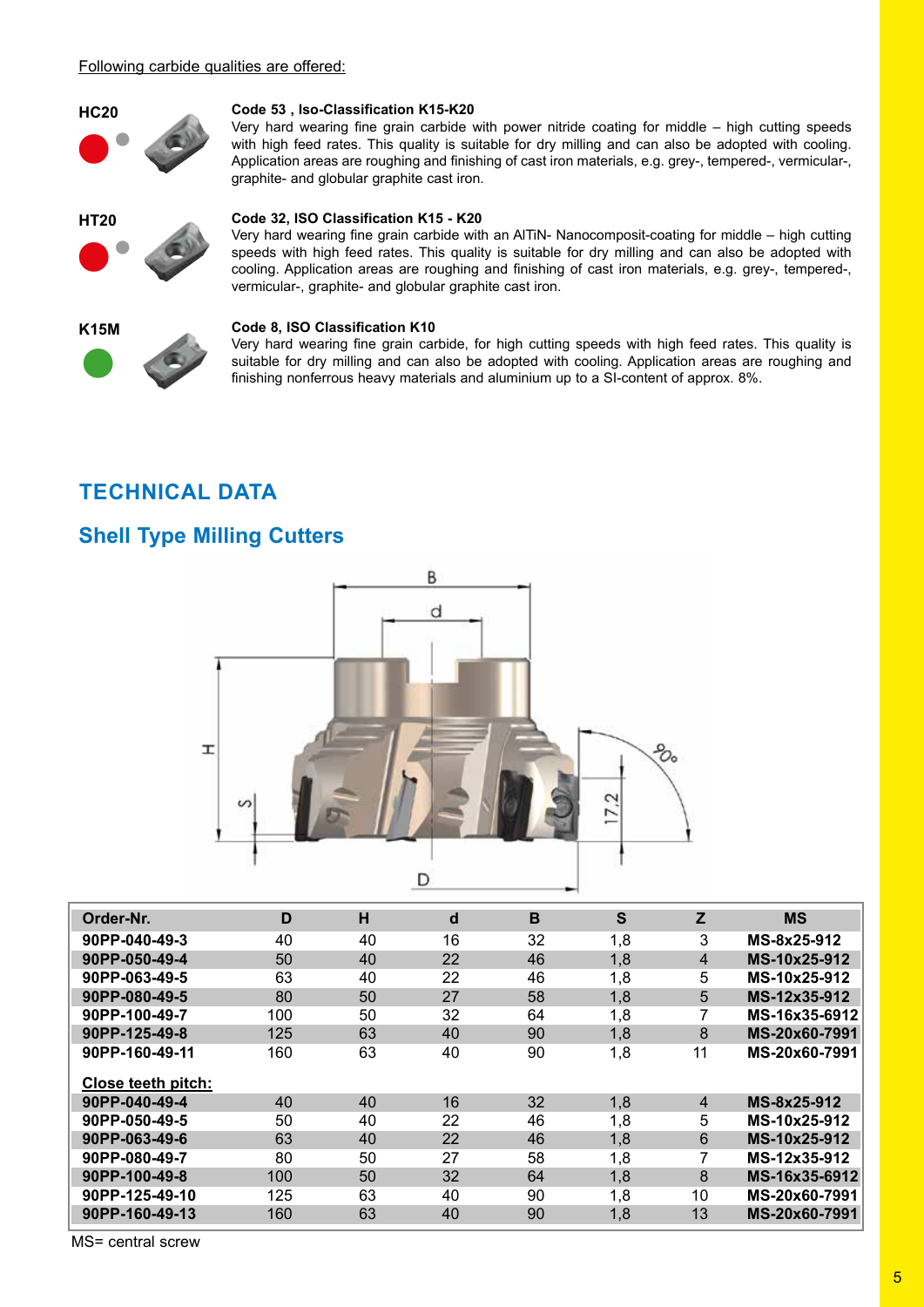## **Shank Type Milling Cutters made to DIN 1835-B (Weldon)**



| Order-Nr.          | D  |       | d  | N  | S   |                |  |
|--------------------|----|-------|----|----|-----|----------------|--|
| 90PP-25-38-49-2    | 25 | 95.2  | 25 | 38 | 1,3 | 2              |  |
| 90PP-28-42-49-2    | 28 | 98,2  | 25 | 42 | 1,8 | $\overline{2}$ |  |
| 90PP-30-45-49-2    | 30 | 101,2 | 25 | 45 | 1,8 | 2              |  |
| Close teeth pitch: |    |       |    |    |     |                |  |
| 90PP-32-48-49-3    | 32 | 108,2 | 32 | 48 | 1,8 | 3              |  |
| 90PP-36-48-49-3    | 36 | 108,2 | 32 | 48 | 1.8 | 3              |  |
| 90PP-40-48-49-4    | 40 | 108,2 | 32 | 48 | 1,8 | 4              |  |

## **Shank Type Milling Cutters made to DIN 1836 (cylindrical)**



| Order-Nr.        |    |     |    |    |     |  |
|------------------|----|-----|----|----|-----|--|
| 90PP-25-49-2-170 | 25 | 70  | 20 | 38 | .8  |  |
| 90PP-32-49-2-195 | 32 | 195 | 25 | 52 | 1.8 |  |
| 90PP-40-49-3-195 | 40 | 195 | 32 | 42 | .8  |  |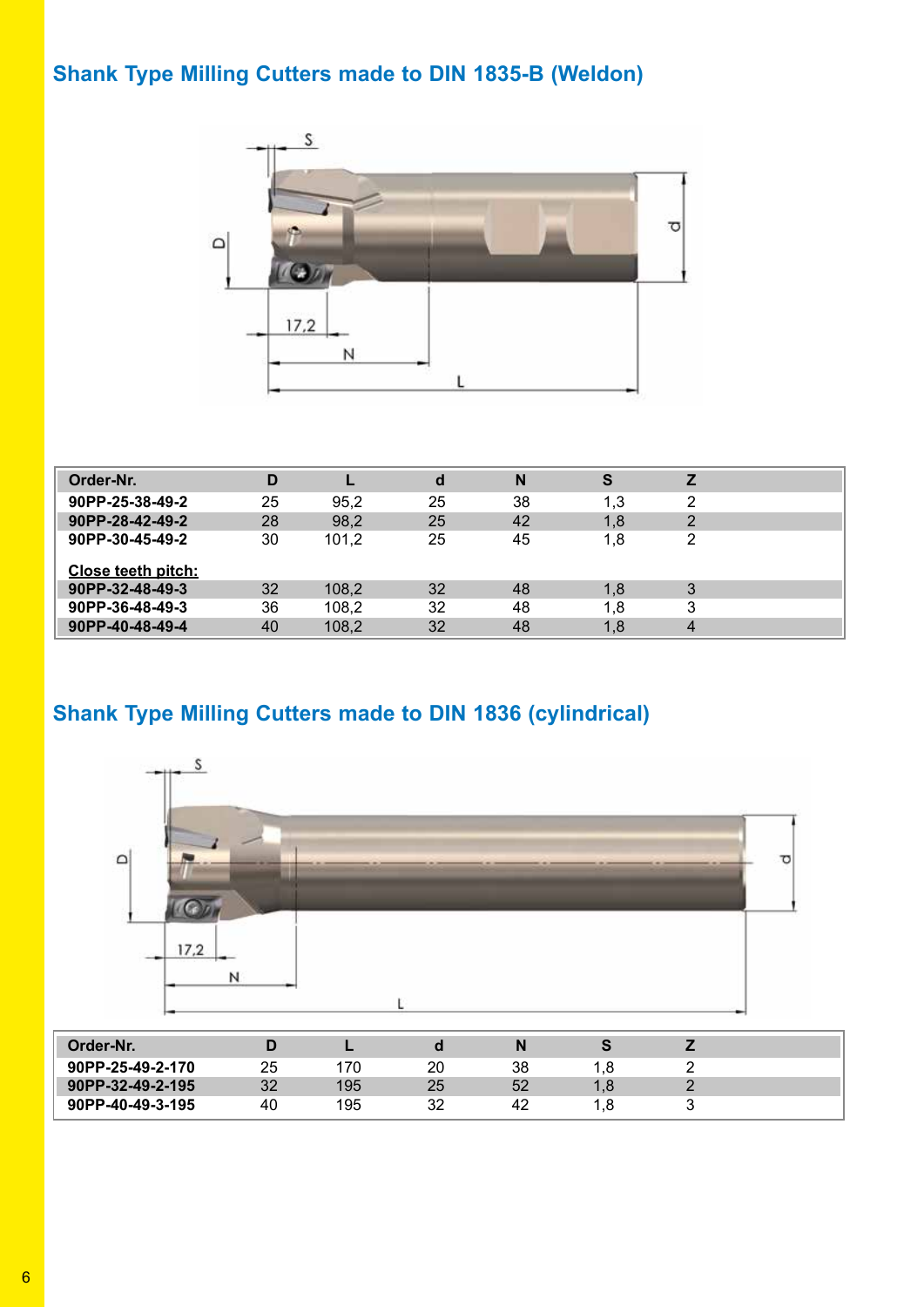## **Screw-In Cutters**



| Order-Nr.          |    |    | M               | в    | <b>SW</b>        | S   |   |
|--------------------|----|----|-----------------|------|------------------|-----|---|
| ESF-25-32-M12-49-2 | 25 | 32 | M12             | 21.0 | SW <sub>18</sub> | 1.8 |   |
| ESF-32-42-M16-49-3 | 32 | 42 | M <sub>16</sub> | 29,0 | <b>SW24</b>      | 1,8 | 3 |
| ESF-35-42-M16-49-3 | 35 | 42 | M16             | 29.0 | SW <sub>24</sub> | 1.8 |   |
| ESF-40-42-M16-49-3 | 40 | 42 | M <sub>16</sub> | 29.0 | <b>SW24</b>      | 1,8 | 3 |

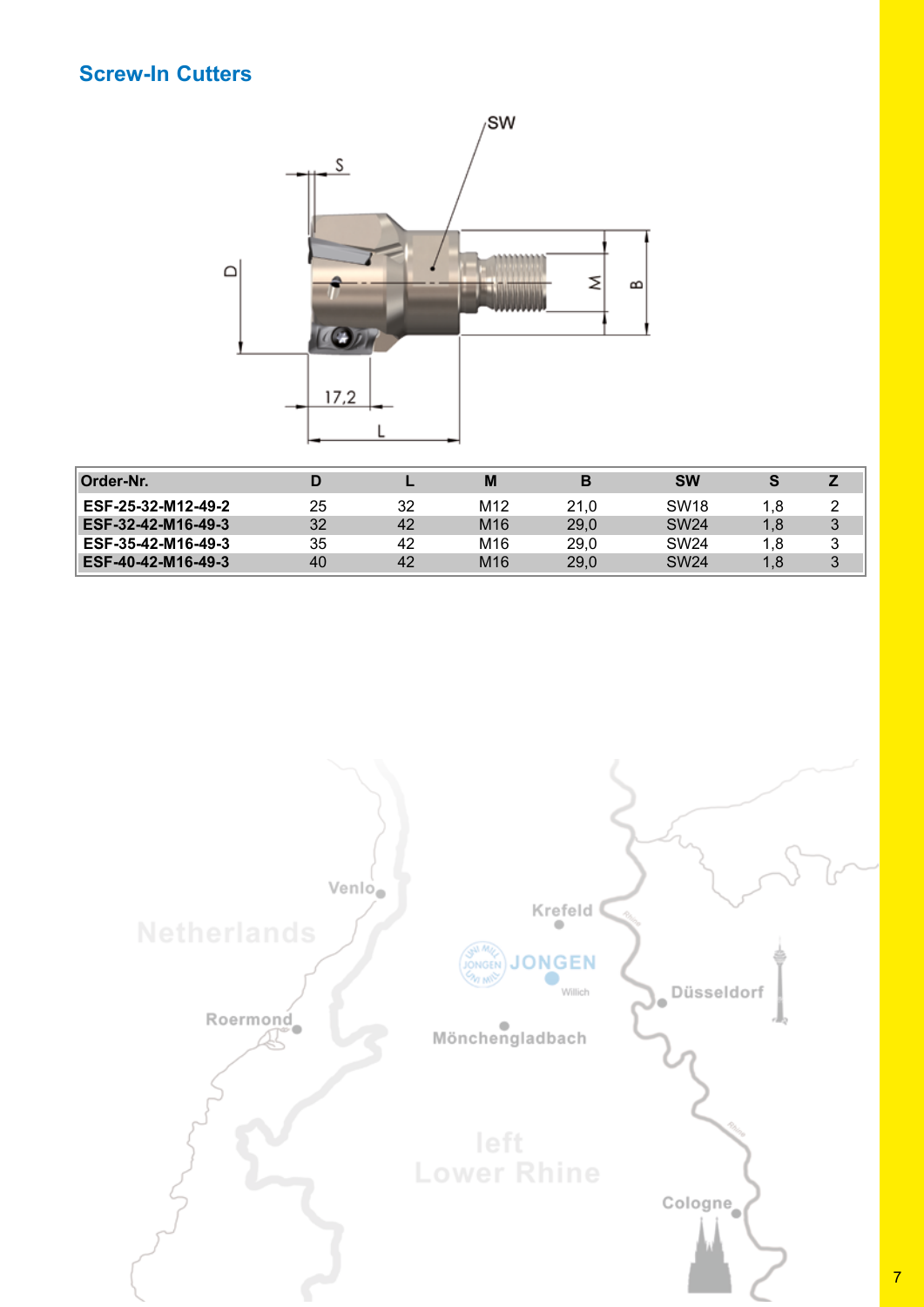## **Multi-Tooth Milling Cutters**



| Order-Nr.                 | D  | SL | н  | d  | B  | S   | $Z_{\text{eff.}}$ | <b>ZZ</b> | <b>MS</b>    |
|---------------------------|----|----|----|----|----|-----|-------------------|-----------|--------------|
| VZF-63-64-49-3 KD27       | 63 | 64 | 90 | 27 | 58 | 1,8 | 3                 | 12        | MS-12x75-912 |
| VZF-80-64-49-4 KD32       | 80 | 64 | 90 | 32 | 78 | 1,8 | 4                 | 16        | MS-16x70-912 |
| <b>Close teeth pitch:</b> |    |    |    |    |    |     |                   |           |              |
| VZF-50-64-49-3 KD22       | 50 | 64 | 80 | 22 | 46 | 1.8 | 3                 | 12        | MS-10x65-912 |
| VZF-63-64-49-4 KD27       | 63 | 64 | 80 | 27 | 54 | 1,8 | 4                 | 16        | MS-12x65-912 |
| VZF-80-64-49-5 KD32       | 80 | 64 | 80 | 32 | 64 | 1,8 | 5                 | 20        | MS-16x60-912 |

MS= central screw



| Order-Nr.          |    | <b>SL</b> | N  |     | a  | S   | $L_{\text{eff}}$ | <b>ZZ</b> |  |
|--------------------|----|-----------|----|-----|----|-----|------------------|-----------|--|
| VZF-32-48-25-49-2  | 32 | 48        | 59 | 115 | 25 | 1.8 |                  | 6         |  |
| VZF-32-48-32-49-2  | 32 | 48        | 60 | 120 | 32 | 1.8 |                  | 6         |  |
| VZF-40-64-32-49-2  | 40 | 64        | 80 | 140 | 32 | 1.8 |                  |           |  |
| Close teeth pitch: |    |           |    |     |    |     |                  |           |  |
| VZF-40-64-32-49-3  | 40 | 64        | 60 | 140 | 32 | 1.8 |                  | 12        |  |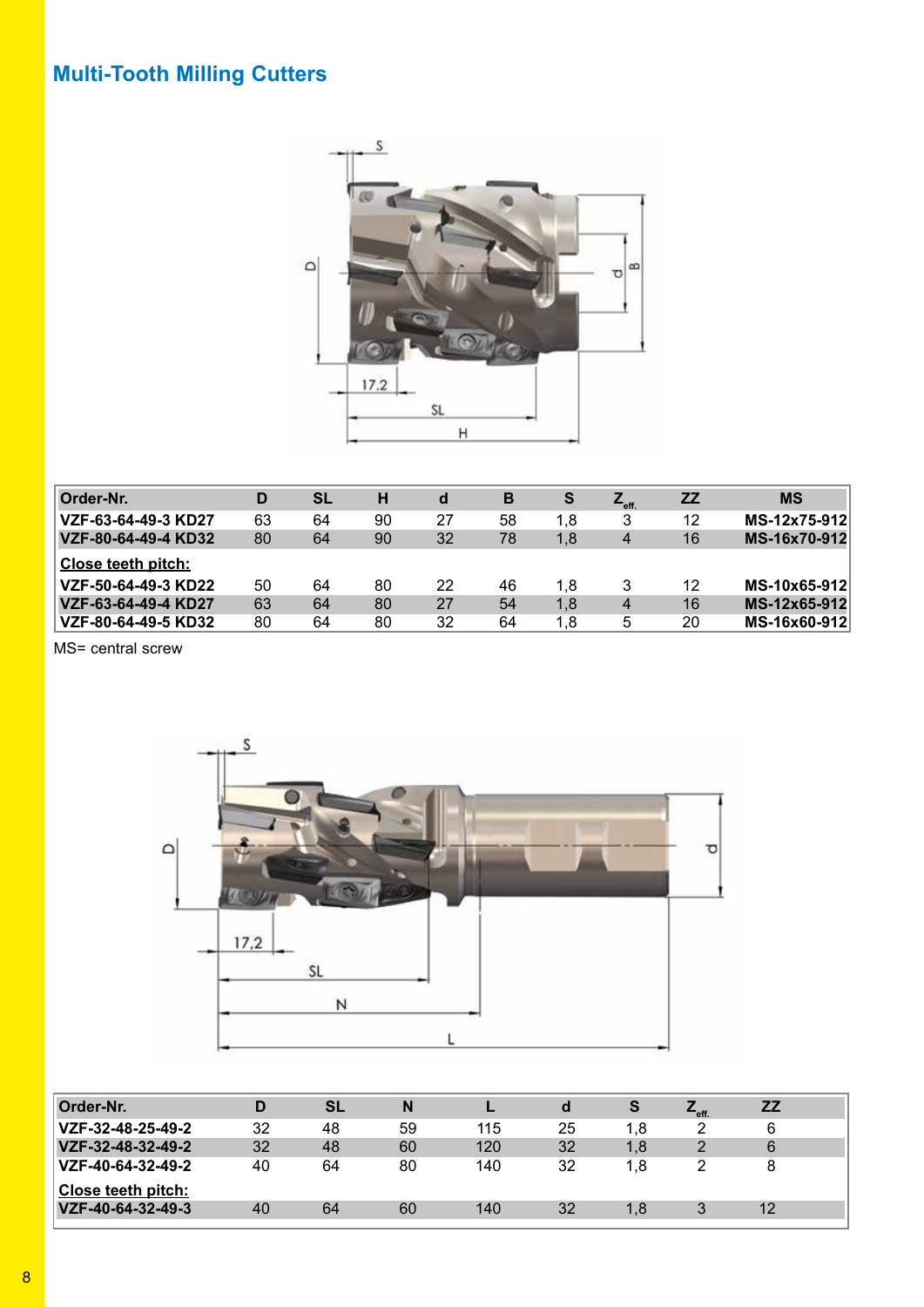## **Cassettes**



## **Inserts**

|                                                         |               | <b>HC45</b>      | <b>HT45</b>           | <b>HT32</b>           | <b>HC30</b>      | <b>XC35</b>      | <b>HC20</b>      | <b>HT20</b>      | <b>K15M</b> |
|---------------------------------------------------------|---------------|------------------|-----------------------|-----------------------|------------------|------------------|------------------|------------------|-------------|
|                                                         |               | (code 41)        | (code 31)             | (code 33)             | (code 52)        | (code 46)        | (code 53)        | (code 32)        | (code 8)    |
|                                                         |               |                  |                       |                       |                  |                  |                  |                  |             |
| JMB18-49R10-                                            |               |                  |                       |                       |                  |                  |                  |                  |             |
| 18,0x9,54x5,5 R1,0                                      | Order-<br>Nr. |                  |                       | B18A-UJ31   B18A-TJ33 |                  |                  |                  | <b>B18A-SA32</b> |             |
| H<br>$H \parallel M$                                    |               |                  |                       |                       |                  |                  |                  |                  |             |
| JMB18-49TR10-                                           |               |                  |                       |                       |                  |                  |                  |                  |             |
| 18,0x9,54x5,5 R1,0                                      | Order-<br>Nr. | B18A-YO41        |                       |                       | <b>B18A-XU52</b> |                  | <b>B18A-SU53</b> |                  |             |
| H<br>$\sim$<br>$H \parallel M \parallel$                |               |                  |                       |                       |                  |                  |                  |                  |             |
| JMB18-49R16-                                            |               |                  |                       |                       |                  |                  |                  |                  |             |
| 18,0x9,54x5,5 R1,6                                      | Order-<br>Nr. |                  | B18A-WN31 B18A-ZW33   |                       |                  |                  |                  | <b>B18A-YE32</b> |             |
| ħ<br>$H \parallel M$                                    |               |                  |                       |                       |                  |                  |                  |                  |             |
| JMB18-49R20-                                            |               |                  |                       |                       |                  |                  |                  |                  |             |
| 18,0x9,54x5,5 R2,0                                      | Order-<br>Nr. |                  |                       | B18A-EY31 B18A-AR33   |                  |                  |                  | <b>B18A-NM32</b> |             |
| ħ<br>$H \parallel M$                                    |               |                  |                       |                       |                  |                  |                  |                  |             |
| JMB18-49R32-                                            |               |                  |                       |                       |                  |                  |                  |                  |             |
| 18,0x9,54x5,5 R3,2                                      | Order-<br>Nr. |                  | B18A-MZ31   B18A-LY33 |                       |                  |                  |                  | B18A-J032        |             |
| $\mathbb{B}$<br>$H \parallel M \parallel$<br>$\sqrt{2}$ |               |                  |                       |                       |                  |                  |                  |                  |             |
| JMB18-49MR10-                                           |               |                  |                       |                       |                  |                  |                  |                  |             |
| 18,0x9,54x5,5 R1,0                                      | Order-<br>Nr. | <b>B18A-NF41</b> |                       |                       | <b>B18A-PO52</b> |                  |                  |                  |             |
| ħ<br>U                                                  |               |                  |                       |                       |                  |                  |                  |                  |             |
| JMB18-249R10-                                           |               |                  |                       |                       |                  |                  |                  |                  |             |
| 18,0x9,54x5,5 R1,0                                      | Order-<br>Nr. |                  |                       | B18B-HR31 B18B-JU33   |                  | <b>B18B-LW46</b> |                  | <b>B18B-TX32</b> |             |
| 開<br>SIW                                                |               |                  |                       |                       |                  |                  |                  |                  |             |
| JMB18-249MR10-                                          |               |                  |                       |                       |                  |                  |                  |                  |             |
| 18,0x9,54x5,5 R1,0                                      | Order-<br>Nr. |                  |                       |                       |                  | <b>B18B-RL46</b> |                  |                  |             |
| H<br>$\mathsf{U}$<br>VVV                                |               |                  |                       |                       |                  |                  |                  |                  |             |
| JMB18-249R10-                                           |               |                  |                       |                       |                  |                  |                  |                  |             |
| 18,0x9,54x5,5 R1,0                                      | Order-<br>Nr. |                  |                       |                       |                  |                  |                  |                  | B18D-OZ08   |
| 段<br>$\mathsf{U}$                                       |               |                  |                       |                       |                  |                  |                  |                  |             |
|                                                         |               |                  |                       |                       |                  |                  |                  |                  |             |

Key to symbols see catalogue page XV-39

## **Spare Parts**

|           | SS 4,0-2 | tightening torque<br>3,2 Nm | Fixing screw for milling heads from diam. 50 and cassettes |  |  |  |  |  |
|-----------|----------|-----------------------------|------------------------------------------------------------|--|--|--|--|--|
|           | SS 4,0-3 | tightening torque<br>3,2 Nm | Fixing screw for milling heads up to diam. 40              |  |  |  |  |  |
|           | T 15     | <b>Screw driver</b>         |                                                            |  |  |  |  |  |
|           |          |                             |                                                            |  |  |  |  |  |
| <b>BC</b> | 100g     | <b>Heavy duty grease</b>    |                                                            |  |  |  |  |  |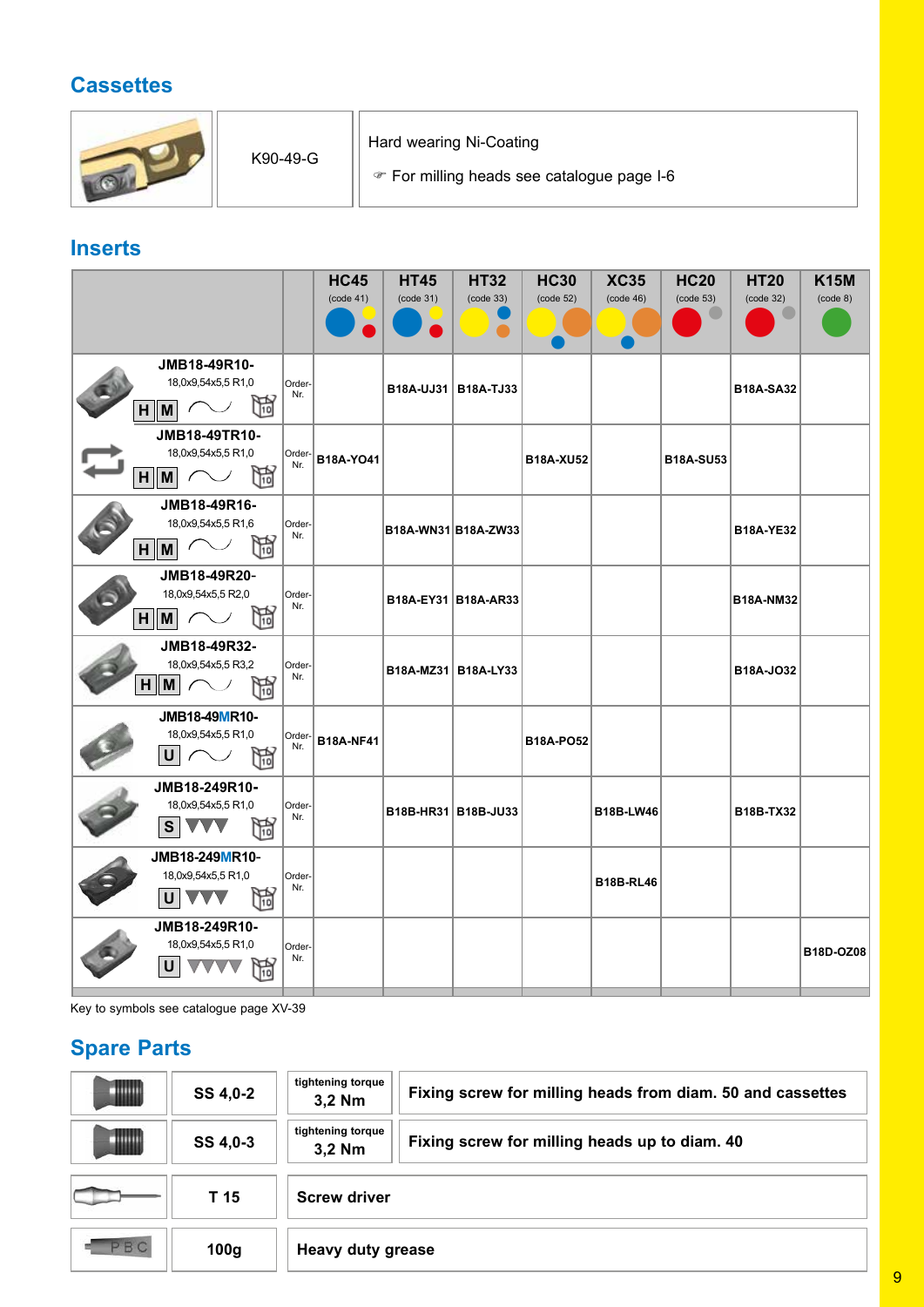## **PARAMETERS STEP MILLING**

|                         | <b>Material</b>                                    | <b>Hardness</b>        | Quality                    | Depth of cut<br>$a_e$ [mm] | <b>Cutting speed</b><br>$V_c$ [m/min] |  |
|-------------------------|----------------------------------------------------|------------------------|----------------------------|----------------------------|---------------------------------------|--|
|                         |                                                    |                        |                            | $-0,25D$                   |                                       |  |
|                         | Structural steel,                                  | <180 HB                | <b>HC45</b>                | $-0,5D$                    | 250                                   |  |
|                         | Unalloyed steel                                    |                        | <b>HT45</b>                | $-0,75D$                   | $(200-350)$                           |  |
| $\mathsf{P}$            |                                                    |                        |                            | $>0,75D-1D$                |                                       |  |
|                         |                                                    |                        |                            | $-0,25D$                   |                                       |  |
|                         | Tool steel,<br>Heat-treatable steel,               | 180-350 HB             | <b>HC45</b><br><b>HT45</b> | $-0,5D$                    | 220                                   |  |
|                         | Alloyed steel                                      |                        | <b>HT32</b>                | $-0,75D$                   | $(160 - 280)$                         |  |
|                         |                                                    |                        |                            | $>0,75D-1D$                |                                       |  |
|                         |                                                    |                        |                            | $-0,25D$                   |                                       |  |
| M                       | Stainless-steel,<br>High grade steel,              | $<$ 270 HB             | <b>XC35</b><br><b>HC30</b> | $-0,5D$                    | 240                                   |  |
|                         | High alloyed steel,                                |                        | <b>HT32</b>                | $-0,75D$                   | $(140-300)$                           |  |
|                         |                                                    |                        |                            | $>0,75D-1D$                |                                       |  |
|                         |                                                    |                        |                            | $-0,25D$                   |                                       |  |
| S                       | Heat-resistant super alloys                        |                        | <b>XC35</b><br><b>HC30</b> | $-0,5D$                    | 60                                    |  |
|                         | <b>Titan alloys</b>                                |                        | <b>HT32</b>                | $-0,75D$                   | $(40-200)$                            |  |
|                         |                                                    |                        |                            | $>0,75D-1D$                |                                       |  |
|                         |                                                    |                        |                            | $-0,25D$                   |                                       |  |
| H                       | Tempered steel                                     | 40-55 HRC              | <b>HC20</b>                | $-0,5D$                    | 80                                    |  |
|                         |                                                    |                        | <b>HT20</b>                | $-0,75D$                   | $(50-120)$                            |  |
|                         |                                                    |                        |                            | $>0,75D-1D$                |                                       |  |
|                         |                                                    |                        |                            | $-0,25D$                   |                                       |  |
|                         | Grey cast iron                                     | <800 N/mm <sup>2</sup> | <b>HC20</b>                | $-0,5D$                    | 250                                   |  |
|                         |                                                    |                        | <b>HT20</b>                | $-0,75D$                   | $(180 - 350)$                         |  |
| K                       |                                                    |                        |                            | $>0,75D-1D$                |                                       |  |
|                         |                                                    |                        | <b>HC20</b>                | $-0,25D$                   |                                       |  |
|                         | Globular graphite cast iron <350 N/mm <sup>2</sup> |                        | <b>HT20</b>                | $-0,5D$                    | 200                                   |  |
|                         |                                                    |                        | (HC45)<br>(HT45)           | $-0,75D$                   | $(130 - 280)$                         |  |
|                         |                                                    |                        |                            | $>0,75D-1D$                |                                       |  |
|                         |                                                    |                        |                            | $-0,25D$                   |                                       |  |
| $\overline{\mathsf{N}}$ | Aluminium                                          | bis 12% Si             | <b>K15M</b>                | $-0,5D$                    | 500                                   |  |
|                         | Non-ferrous metals                                 |                        |                            | $-0,75D$                   | $(500-1000)$                          |  |
|                         |                                                    |                        |                            | $>0,75D-1D$                |                                       |  |

The above mentioned data are standard values.

Up and down corrections are admitted depending on the machine type, tool and holding fixture.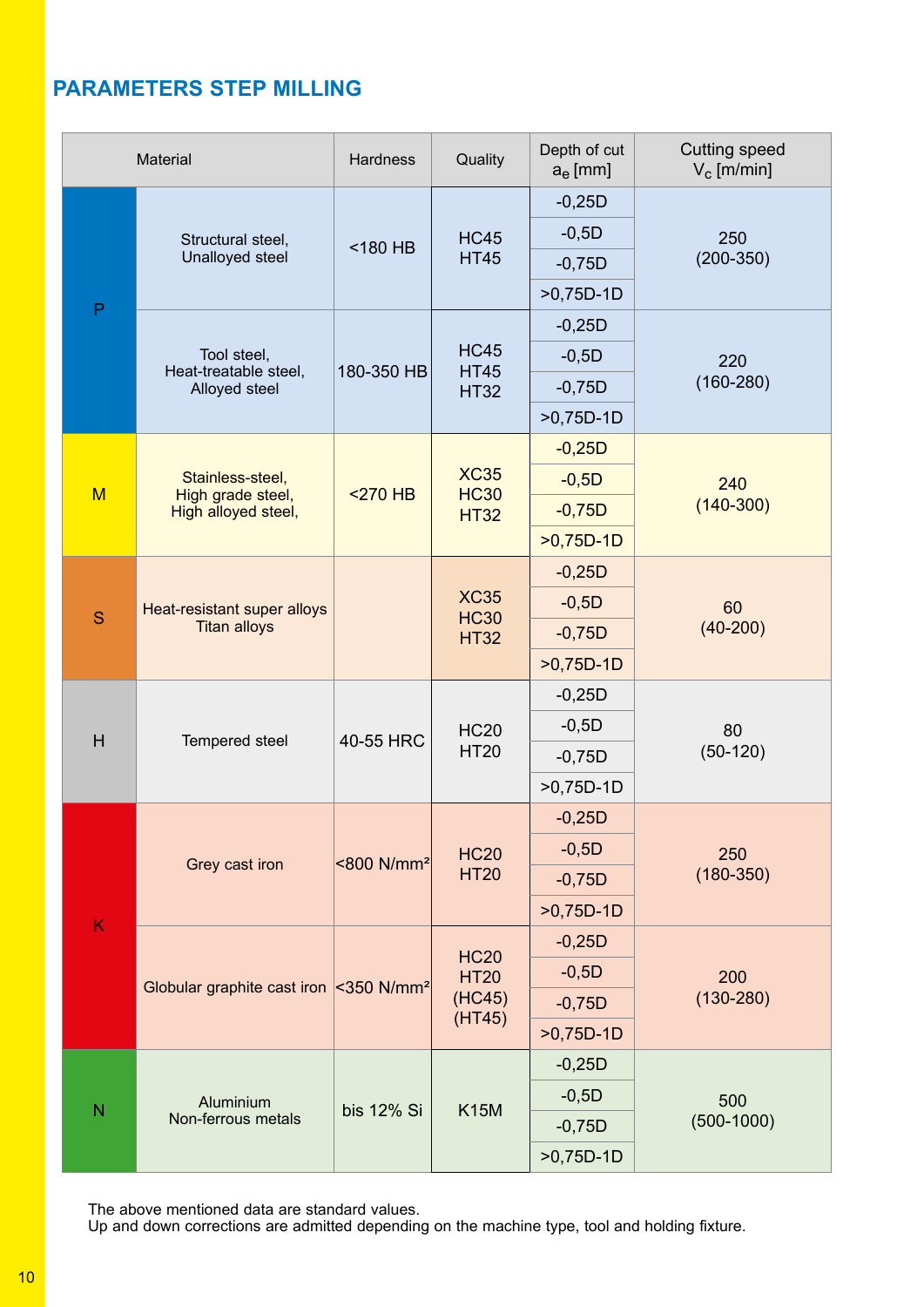| ø25-32            | ø36-50            | ø63-100           | ø125-160          |
|-------------------|-------------------|-------------------|-------------------|
| $fz$ [mm]         | $fZ$ [mm]         | $fz$ [mm]         | $fZ$ [mm]         |
| 0,20              | 0,24              | $(0, 20 - 0, 45)$ | 0,30              |
| $(0, 10 - 0, 35)$ | $(0, 14 - 0, 39)$ | 0,30              | $(0, 20 - 0, 45)$ |
| 0,14              | 0,17              | $(0, 11 - 0, 36)$ | $(0, 11 - 0, 36)$ |
| $(0,09-0,29)$     | $(0,07-0,32)$     | 0,21              | 0,21              |
| 0,12              | $(0,09-0,29)$     | 0,17              | 0,17              |
| $(0,08-0,27)$     | 0,14              | $(0, 12 - 0, 32)$ | $(0, 12 - 0, 32)$ |
| 0, 10             | $(0, 10-0, 32)$   | 0,15              | 0, 15             |
| $(0, 10 - 0, 30)$ | 0,12              | $(0, 10 - 0, 35)$ | $(0, 10 - 0, 35)$ |
| 0,20              | $(0, 14 - 0, 39)$ | 0,30              | $(0, 20 - 0, 45)$ |
| $(0, 10 - 0, 35)$ | 0,24              | $(0, 20-0, 45)$   | 0,30              |
| 0,14              | 0,17              | $(0, 11 - 0, 36)$ | 0,21              |
| $(0,09-0,29)$     | $(0,07-0,32)$     | 0,21              | $(0, 11 - 0, 36)$ |
| 0,12              | $(0,09-0,29)$     | $(0, 12 - 0, 32)$ | 0,17              |
| $(0,08-0,27)$     | 0,14              | 0,17              | $(0, 12 - 0, 32)$ |
| 0,08              | 0,12              | $(0, 10 - 0, 35)$ | $(0, 10 - 0, 35)$ |
| $(0, 10 - 0, 30)$ | $(0, 10-0, 32)$   | 0, 15             | 0, 15             |
| 0,20              | 0,24              | 0,30              | $(0, 10 - 0, 45)$ |
| $(0, 10 - 0, 35)$ | $(0, 10 - 0, 39)$ | $(0, 10 - 0, 45)$ | 0,30              |
| 0,14              | $(0, 10 - 0, 32)$ | $(0, 11 - 0, 36)$ | $(0, 11 - 0, 36)$ |
| $(0, 10 - 0, 35)$ | 0,17              | 0,21              | 0,21              |
| 0,12              | 0,14              | $(0, 10 - 0, 32)$ | $(0, 10 - 0, 32)$ |
| $(0, 10 - 0, 37)$ | $(0, 10 - 0, 29)$ | 0,17              | 0,17              |
| 0, 10             | $(0, 10 - 0, 27)$ | 0,15              | 0,15              |
| $(0, 10 - 0, 37)$ | 0,12              | $(0, 10 - 0, 35)$ | $(0, 10 - 0, 35)$ |
| 0,16              | $(0, 10 - 0, 35)$ | 0,24              | $(0, 14 - 0, 39)$ |
| $(0, 10 - 0, 30)$ | 0,20              | $(0, 15 - 0, 39)$ | 0,24              |
| 0,11              | 0,14              | 0,17              | $(0, 12 - 0, 32)$ |
| $(0, 10 - 0, 30)$ | $(0, 10 - 0, 29)$ | $(0, 12 - 0, 32)$ | 0,17              |
| 0, 10             | 0,12              | $(0, 10 - 0, 29)$ | $(0, 10 - 0, 29)$ |
| $(0, 10 - 0, 30)$ | $(0, 10 - 0, 27)$ | 0,14              | 0,14              |
| 0, 10             | 0, 10             | 0,12              | 0,12              |
| $(0, 10 - 0, 30)$ | $(0, 10 - 0, 25)$ | $(0, 10 - 0, 27)$ | $(0, 10 - 0, 27)$ |
| 0, 10             | $(0,05-0,20)$     | $(0,09-0,24)$     | 0,14              |
| $(0, 05 - 0, 20)$ | 0, 10             | 0,14              | $(0,09-0,24)$     |
| 0,07              | $(0,05-0,20)$     | $(0,05-0,25)$     | $(0, 05 - 0, 25)$ |
| $(0, 05 - 0, 20)$ | 0,07              | 0, 10             | 0, 10             |
| 0,06              | $(0,05-0,20)$     | 0,08              | 0,08              |
| $(0, 05 - 0, 20)$ | 0,06              | $(0,05-0,25)$     | $(0, 05 - 0, 25)$ |
| 0,05              | 0,05              | 0,07              | 0,07              |
| $(0,05-0,20)$     | $(0,05-0,20)$     | $(0,05-0,25)$     | $(0,05-0,25)$     |
| 0,30              | 0,36              | $(0, 20-0, 50)$   | 0,30              |
| $(0, 20 - 0, 40)$ | $(0, 20 - 0, 50)$ | 0,30              | $(0, 20 - 0, 50)$ |
| $(0, 15 - 0, 40)$ | $(0, 15 - 0, 50)$ | 0,28              | $(0, 20 - 0, 50)$ |
| 0,21              | 0,25              | $(0, 20-0, 50)$   | 0,28              |
| 0,17              | 0,21              | 0,23              | 0,23              |
| $(0, 15 - 0, 45)$ | $(0, 15 - 0, 50)$ | $(0, 20 - 0, 50)$ | $(0, 20 - 0, 50)$ |
| 0, 15             | 0,18              | $(0, 20 - 0, 50)$ | $(0, 20 - 0, 50)$ |
| $(0, 10 - 0, 45)$ | $(0, 15 - 0, 50)$ | 0,20              | 0,20              |
| 0,26              | 0,32              | 0,36              | $(0, 20 - 0, 50)$ |
| $(0, 20 - 0, 45)$ | $(0, 20 - 0, 50)$ | $(0, 20-0, 50)$   | 0,36              |
| 0,18              | 0,23              | 0,25              | 0,25              |
| $(0, 15 - 0, 45)$ | $(0, 18 - 0, 50)$ | $(0, 18 - 0, 50)$ | $(0, 18 - 0, 50)$ |
| 0, 15             | 0,18              | 0,21              | $(0, 13 - 0, 50)$ |
| $(0, 15 - 0, 45)$ | $(0, 13 - 0, 50)$ | $(0, 13 - 0, 50)$ | 0,21              |
| 0,15              | 0,16              | 0,18              | $(0, 10 - 0, 50)$ |
| $(0, 15 - 0, 45)$ | $(0, 10 - 0, 50)$ | $(0, 10 - 0, 50)$ | 0,18              |
| 0,40              | 0,44              | 0,50              | 0,50              |
| $(0, 20-0, 60)$   | $(0, 20 - 0, 60)$ | $(0, 20 - 0, 60)$ | $(0, 20 - 0, 60)$ |
| 0,28              | 0,31              | 0,35              | $(0, 20-0, 60)$   |
| $(0, 20 - 0, 60)$ | $(0, 20 - 0, 60)$ | $(0, 20 - 0, 60)$ | 0,35              |
| 0,23              | 0,25              | 0,29              | 0,29              |
| $(0, 20-0, 60)$   | $(0, 20 - 0, 60)$ | $(0, 20 - 0, 60)$ | $(0, 20 - 0, 60)$ |
| 0,20              | 0,22              | 0,25              | 0,25              |
| $(0, 20-0, 60)$   | $(0, 20-0, 60)$   | $(0, 20 - 0, 60)$ | $(0, 20 - 0, 60)$ |